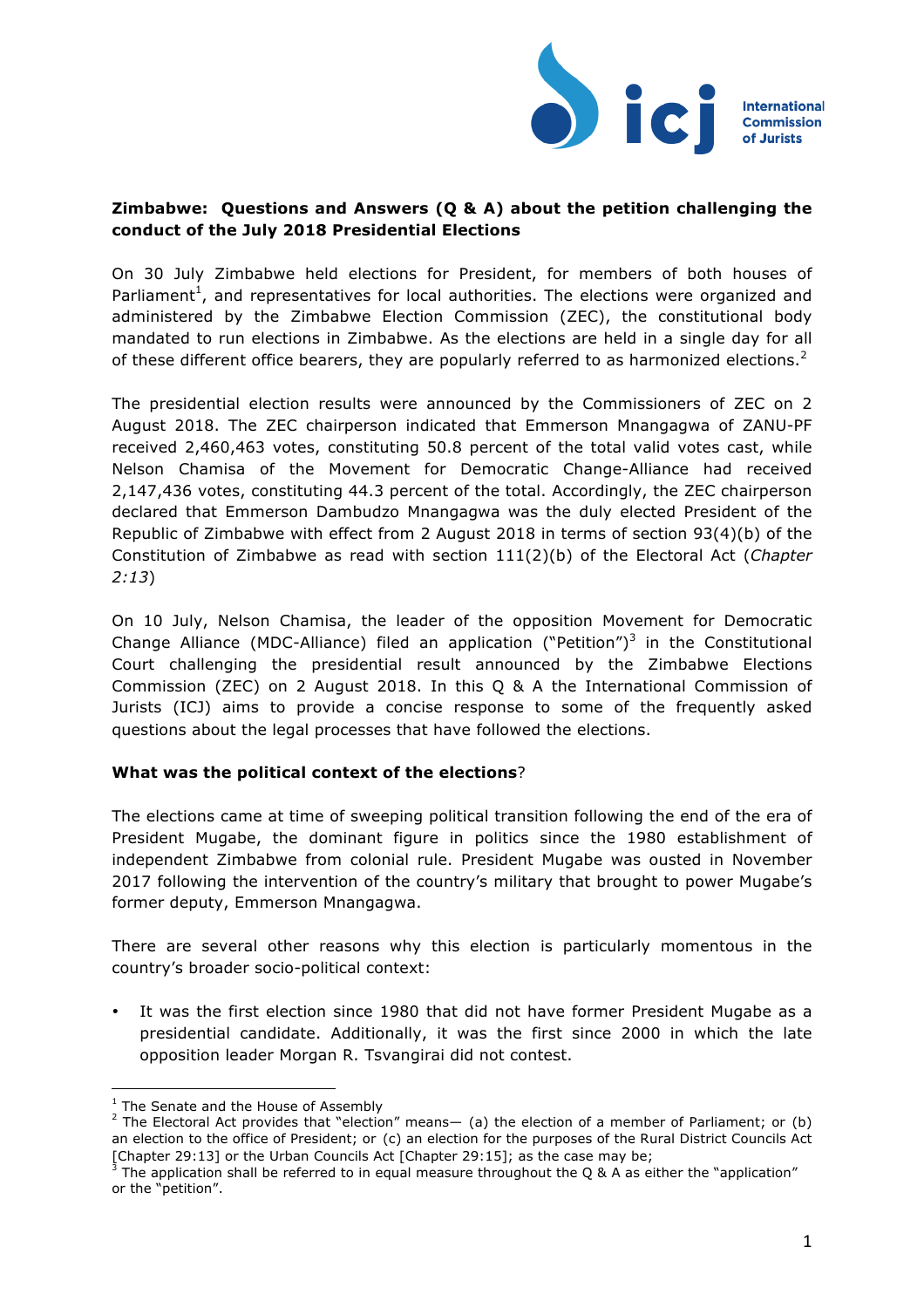- It was the first election to be held following the military intervention that occurred on 14 November 2017, which led to the ouster of former President Robert G. Mugabe on 21 November, and can be seen as a test of successful transition from authoritarian to democratic governance under the rule of law.
- It was numerically the most contested election with 23 presidential candidates, four of whom were women. The leading contestants for these elections were Emmerson Mnangagwa of the Zimbabwe African National Union – Patriotic Front (ZANU-PF) and Nelson Chamisa of the Movement of Democratic Change - Alliance.
- The 2018 polls were the first election using a biometric voter registration system, which was adopted in 2017.

# **How was the pre-election environment?**

 

The pre-election environment was observed by a number of domestic and international observer missions. According to reports from the [Election Resource Centre \(ERC\)](https://erczim.org/2018/07/30/zimbabwe-pre-election-assessment-report-2018/) and a joint report by the [International Republican Institute \(IRI\) and the National Democratic](http://www.iri.org/sites/default/files/iri_ndi_pre-election_assessment_mission_statement_20180608.pdf)  [Institute \(NDI\)](http://www.iri.org/sites/default/files/iri_ndi_pre-election_assessment_mission_statement_20180608.pdf) the environment preceding the elections was relatively peaceful and inclusive. The opposition campaigned without interference from the government. The government did not prevent regional and international media observers from monitoring the elections.

In Zimbabwe, elections after 2000 have been accompanied by significant incidents of violence and gross human rights violations. The period before the 2018 elections was relatively free of such violence. One exception to the relatively peaceful situation in the run up to the present election, was the assassination attempt on President Emmerson Mnangagwa on 23 June 2018 at White City Stadium in Bulawayo.

## **What was the environment on polling day and immediately after?**

The environment during the polling day was peaceful with no significant disturbances being reported.

According to ZEC, there was a relatively high voter turnout at the polls, averaging at above 70 percent compared to the 2008 and 2013 Presidential elections whose average voter turnout [was 50.8%.](http://www.electionguide.org/countries/id/240/) The majority of international observers in their preliminary reports commended ZEC for the manner in which it handled the election<sup>4</sup> and the peace that surrounded the polling day. Vote tallying and counting started immediately after the close of polls on the 30th of July 2018, and results for council, parliament and president were meant to have been posted outside each polling station, in accordance with the law.

On 31 July, the ZEC Chairperson Priscilla Chigumba announced the results of the National Assembly votes at a press briefing. She further stated during the briefing that

<sup>4</sup> The African Union, Sadc, Sadc Parliamentary Forum, the Common Market for East and Southern Africa (Comesa) all expressed satisfaction with the way ZEC handled the polls. European Union Election Observer Mission chief observer Elmar Brok, noted that there were improvements in the political climate and in particular the peace prevailing during the election, however said "un-level playing field, intimidation of voters and lack of trust in the process undermined the pre-election environment". The International Republican Institute (IRI) and National Democratic Institute (NDI) international observer mission felt that the elections where not properly conducted.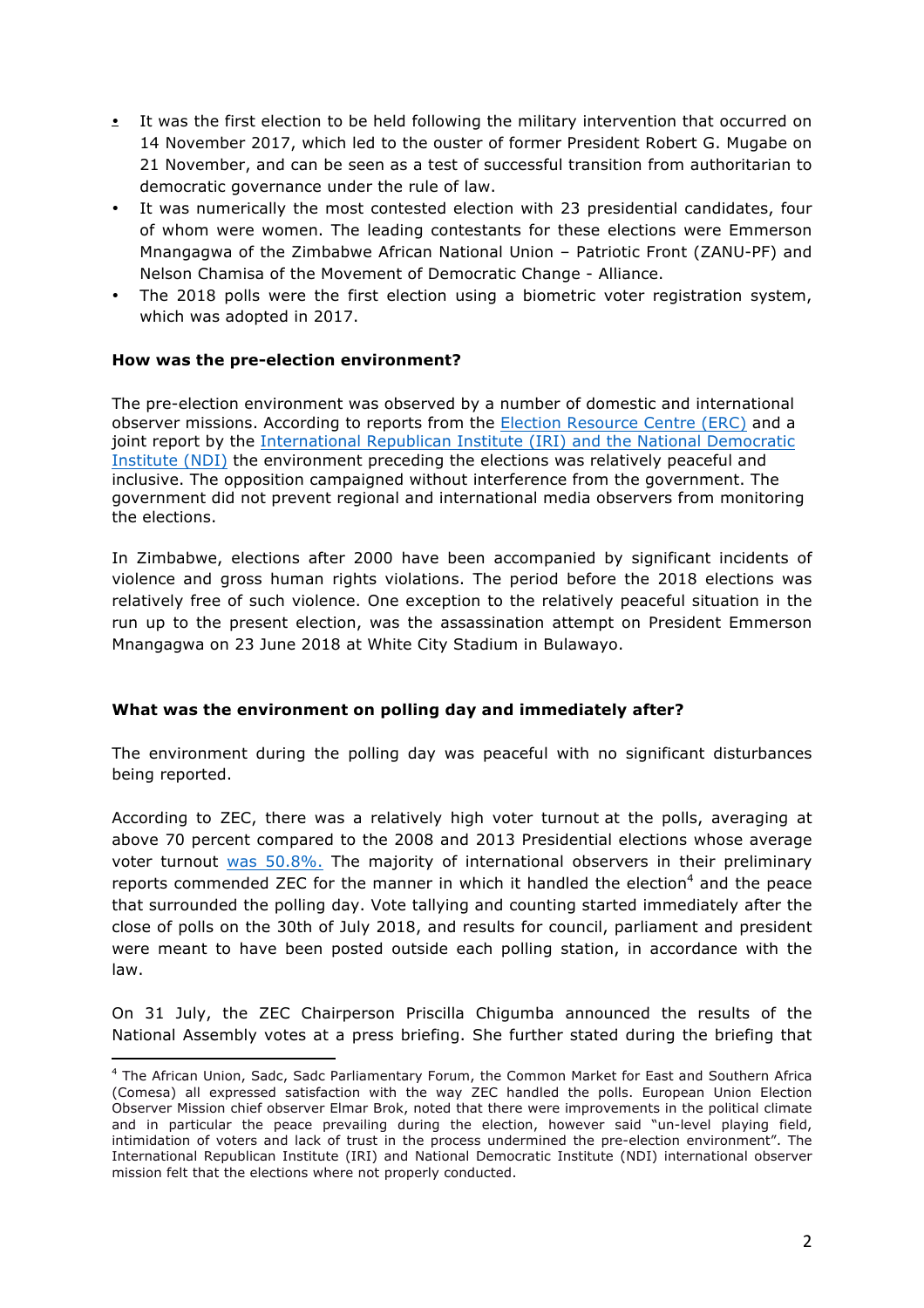the Presidential results would only be announced when all votes had been returned from over 10'000 polling stations. The results announced indicated that ZANU-PF had won 145 of the 210 National Assembly Elected Seats, while the MDC Alliance had won 63. An additional 60 seats were reserved for women, six per province on a proportional representation basis.

On the 1 August, clashes broke out between security services and opposition supporters who were demonstrating against ZEC. This resulted in at least six civilians dying after soldiers opened fire during the protests. The post-election violence was condemned by all of the observer missions<sup>5</sup> in a joint statement and the ICJ also issued its own [statement](https://www.icj.org/zimbabwe-end-violence-restore-the-rule-of-law-and-respect-for-human-rights/).

## **What is the legal framework of elections in Zimbabwe?**

Elections in Zimbabwe are mainly guided by the [Constitution](http://www.veritaszim.net/node/315), [the Electoral Act](http://www.veritaszim.net/node/2424) and relevant case law. Chapter 7 of the Constitution of Zimbabwe provides for the electoral systems and processes. Section 157 of the Constitution provides that an Act of Parliament must provide for the conduct of elections and referendums. This particular Act is not yet in place. In terms of challenging election outcomes, Parliamentary and other elections are challenged in terms of provisions of the Electoral Act. Section 93 as read with Rule 23 of the Constitutional Court Rules are instructive on challenging the election of a President and/or Vice-President. [Tsvangirai v Mugabe and 3 Others CCZ](https://zimlii.org/zw/judgment/constitutional-court/2017/20)  [20/17](https://zimlii.org/zw/judgment/constitutional-court/2017/20) being the only case in which a Presidential petition was heard under the current Constitution is arguably the most instructive domestic case law available on Presidential petitions.

## **What are Zimbabwe's obligations under international Law?**

Zimbabwe is a party to various international and regional treaties which provide standards on conducting elections. Of particular note are the obligations under [article 25](https://www.ohchr.org/Documents/ProfessionalInterest/ccpr.pdf) of the [ICCPR](https://www.ohchr.org/Documents/ProfessionalInterest/ccpr.pdf)<sup>6</sup> which have been elaborated on by the Human Rights Committee under [General Comment 25](http://www.equalrightstrust.org/ertdocumentbank/general comment 25.pdf)<sup>7</sup>. The provisions of article 25 of the ICCPR can be found in various international instruments to which Zimbabwe is a party e.g. [article 7 of CEDAW](http://www.un.org/womenwatch/daw/cedaw/cedaw27/tun3-4.pdf)<sup>8</sup>, [Article](http://www.un.org/disabilities/documents/convention/convoptprot-e.pdf) [29 of the CRPD](http://www.un.org/disabilities/documents/convention/convoptprot-e.pdf)<sup>9</sup> and [article 5 of CERD](https://www.ohchr.org/Documents/ProfessionalInterest/cerd.pdf)<sup>10</sup>. Being a state party to the African Union and Southern Africa Development Commission, Zimbabwe is also guided by regional and [sub](https://www.eisa.org.za/pdf/sadc2015principles.pdf)regional [declarations](https://www.eisa.org.za/pdf/sadc2015principles.pdf) on elections.

 <sup>5</sup> African Union Election Observation Mission (AUEOM), the Commonwealth Election Observation Mission, SADC Election Observation Mission, SADC Parliamentary Forum Election Observation Mission, ECF – SADC, COMESA Election Observation Mission, European Union Election, Carter Centre Election

Observation Mission and Joint International Observation Delegation of IRI and NDI

<sup>6</sup> UN General Assembly, International Covenant on Civil and Political Rights, 16 December 1966, United Nations, Treaty Series, vol. 999, p. 171,

UN Human Rights Committee (HRC), CCPR General Comment No. 25: Article 25 (Participation in Public Affairs and the Right to Vote), The Right to Participate in Public Affairs, Voting Rights and the Right of Equal Access to Public Service, 12 July 1996, CCPR/C/21/Rev.1/Add.7

UN General Assembly, Convention on the Elimination of All Forms of Discrimination Against Women, 18 December 1979, United Nations, Treaty Series, vol. 1249, p. 13,

 $^9$  UN General Assembly, Convention on the Rights of Persons with Disabilities: resolution / adopted by the General Assembly, 24 January 2007, A/RES/61/106, article 29

<sup>10</sup> UN General Assembly, International Convention on the Elimination of All Forms of Racial Discrimination, 21 December 1965, United Nations, Treaty Series, vol. 660, p. 195,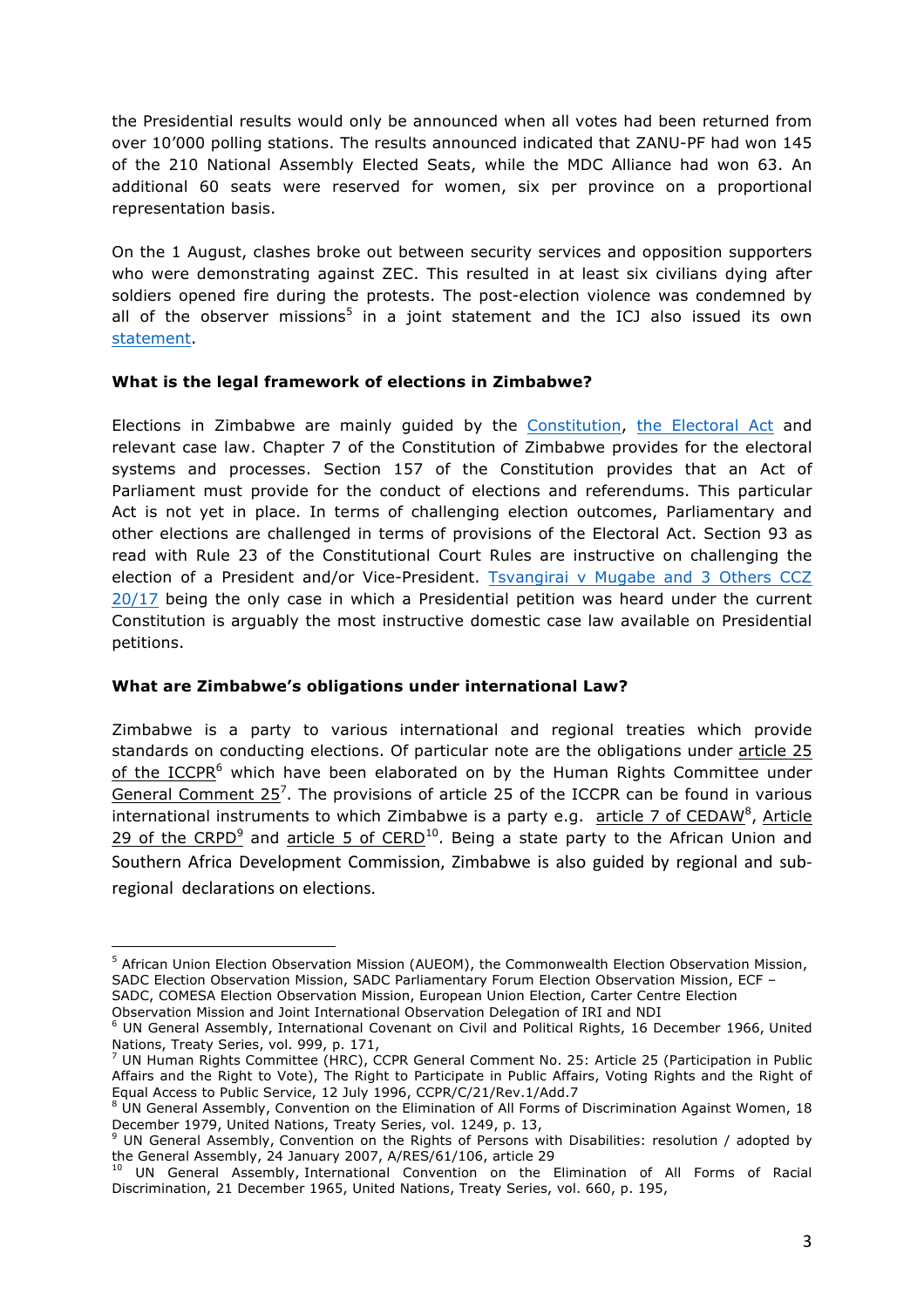## **What were concerns raised about the fairness of the elections?**

Even before the elections, there were some concerns raised by the MDC Alliance to ZEC. These pertained to the parity and fairness of the political playing field. The concerns raised included that -

- All parties, and candidates (and or their representatives) participating in the election, needed to be furnished with an electronic copy of the provisional voters' roll as is required by section 21 of the Electoral Act [Chapter 2:13].
- That ZEC, needed to allow an inspection period of the voters' roll pursuant to fresh registration during the voter inspection period held between 19 May to 29 May 2018.
- That an independent, external audit of the voters' roll needed to be done immediately after the inspection period mentioned above, with the auditors to be agreed by all stakeholders and shareholders.
- That there needed to be full and proper agreement by all stakeholders on the procurement, security, quality and movement of all ballot material, in particular, the ballot paper.
- That the ZEC needed to immediately retire from its secretariat, any security personnel whether currently employed or formerly employed by the security services as defined in Chapter 11 of the Constitution.
- That ZEC needed to immediately disband the present national logistics committee and that there is agreement in the composition, recruitment, training and deployment of the new members of the national logistics committee.
- That the current accreditation committee needed to be disbanded and that there needed to be agreement on the recruitment, training and deployment of the new members of the accreditation committee.
- That there needed to be full disclosure with regards to the custody and location of the BVR Servers and that all stakeholders needed to be allowed access to validate the legitimacy of the data in those servers.
- That the additional 1500 newly created polling stations needed to be abandoned and that there needed to be discussion and agreement on additional polling stations if required.
- That all military personnel believed to be deployed in the rural areas needed to be recalled and that full and complete de-militarisation of the rural areas was needed.
- That all international observers and monitors needed to be allowed immediate access to Zimbabwe to monitor the election pursuant to the proclamation of the election on the 30th of May 2018.
- That forthwith, there needed to be equal access to and equal coverage of all political parties in the public media, in particular, the Zimbabwe Broadcasting Corporation.

## **What are the issues raised in Nelson Chamisa's petition?**

## *The issues in the petition*

Despite highlighting various irregularities in the conduct of the elections by ZEC (23rd Respondent), ZEC Chairperson (24th Respondent) and Emmerson Mnangagwa (1st Respondent), in paragraph 4.1, the Applicant (Nelson Chamisa) makes it clear that the petition is based on procedural grounds and mathematical errors in the computation of results by ZEC. These grounds are as follows;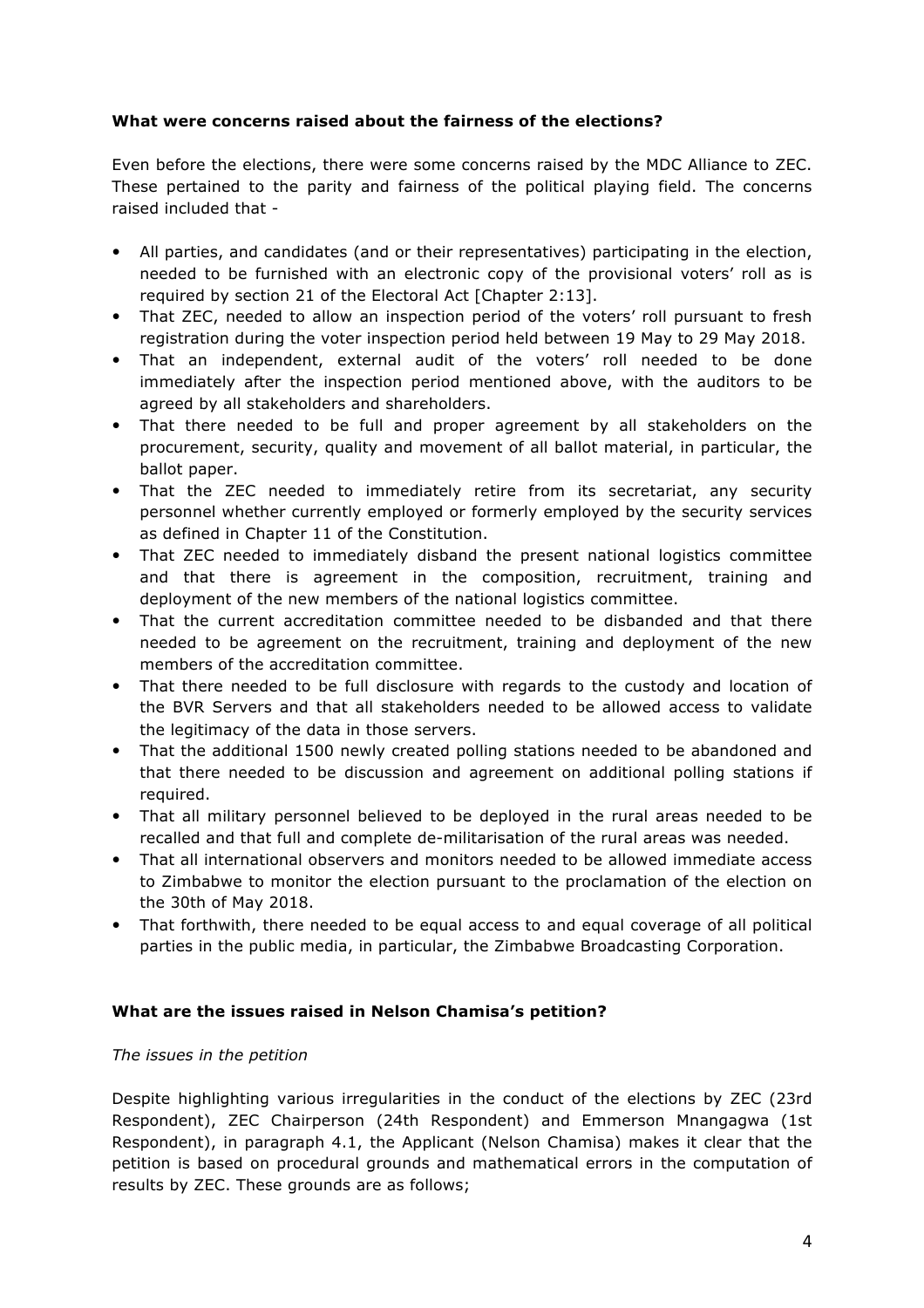## *Procedural Irregularities*

- 1. Lack of verification of the V23b forms, which show constituency totals, available to the Applicant and/or his agents. $^{11}$ 
	- Lack of verification of the relevant data, with no attempt being done to cross check the data on the V23 and V11 forms with that which was recorded on ZEC's servers.
	- Failure to sign off of on results, the allegation being that the Applicant's agents were denied an opportunity to sign off the results prior to their official announcement.
- 2. Irregular procedure for announcing the results, in that the ZEC announced Presidential results by provinces as opposed to Constituency as is required by the law.
- 3. Announcement of results by ZEC Commissioners instead of the Chairperson of ZEC.

## *Statistical/ Mathematical Errors*

 

Among other errors noted, the Applicant allege that;

- 1. The results announced by ZEC do not tally with what ZEC has in terms of V11 and V23 forms.
- 2. The Presidential election votes announced add 700000 votes which cannot be accounted for, as they do not tally with ZEC's assertion of percentage of voters that voted.
- **3.** The sum total of the Presidential votes counted exceeds the total of parliamentary votes. The election was a harmonised election therefore all votes must tally.

#### **What outcome does the Applicant request?**

According to the draft order attached to the Petition the Applicant is asking the Constitutional Court to declare that the presidential elections of 2018 were not conducted in accordance with the law and was not free and fair as required by section 155 of the Constitution. Furthermore, that the results announced by ZEC on 2 August be set aside and Nelson Chamisa (Applicant) be declared the winner.

The applicant in his draft order also requests an alternative from of relief. He seeks to have the court invalidate the presidential election, which would prompt a fresh election to be held within sixty days of the determination.

NB: It should be noted that the courts are also seized with cases involving parliamentary results. However, the application filed by Nelson Chamisa is concerned solely with results in the presidential elections.

#### **What power does the court have in deciding election petitions?**

In terms of section 93(4) the Constitutional Court has the power to;

 $11$  The V11 form is an original document carrying results from a polling station and is signed by agents of all contesting parties. After the signing of the V11 form, information is then recorded on the V23 form, a collation of polling station results within a ward.